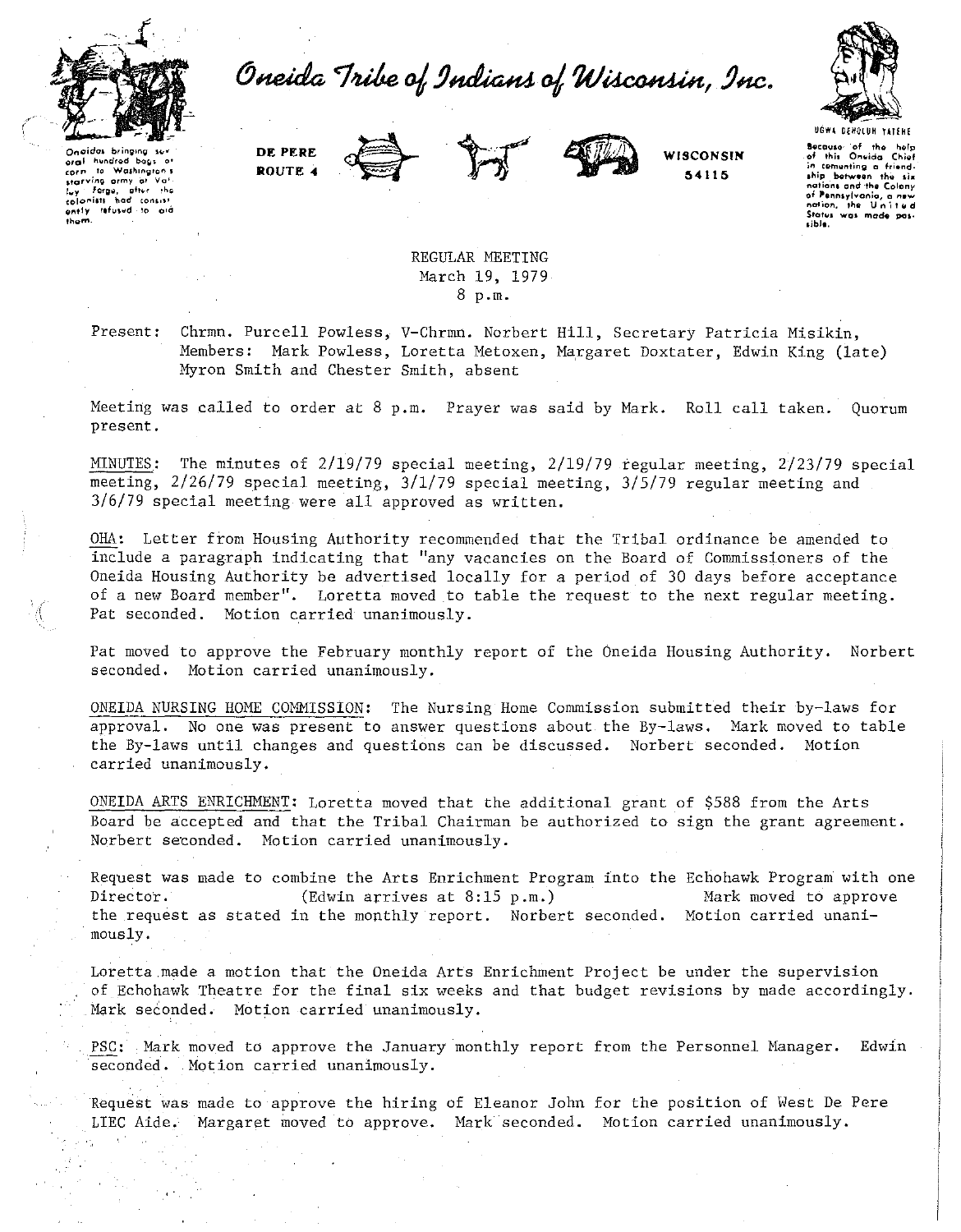$A + C \, G + A + C \, F + C \, F$ **KALL BUGGE** Regular Meeting 3/19/79 Pege 2

Pat moved to approve the hiring of Julia Lemerond for the position of Headstart Bus Driver/Custodian contingent on her acquiring a state driver's license and proper insurance. Edwin seconded. Motion carried unanimously. Edwin seconded. Motion carried unanimously.

Request was made to hire Cally White for the position of EOC Counselor/Para-professional. **Question was raised regarding rationale for the recommendation in view of educational**  bac'kgrounds of the two candidates. Mark moved to approve the second recommendation, Linda Powless, because of her education and also because of the motivation she showed in completing four years of college in  $2\frac{1}{2}$  years. Margaret seconded. Motion carried **unanimously.** 

The.Training and Technical Assistance training schedule was presented for approval. The schedule outlined the tasks and timeline of the training sessions. Mark moved to approve the training plan and suggested timelines. Margaret seconded. Motion carried **unanimously.** 

LAND COMMITTEE: Norbert moved to approve the Land Committee minutes of 3/2/79. Edwin seconded. Motion carried unanimously.

Mark moved to approve the resolution regarding financial assistance to continue the Title Search Project from 7/1/79 to 12/31/79. Norbert seconded. Motion carried unanimously.

Mark moved to approve the Land Committee minutes of 3/10/79. Margaret seconded. Motion **carried unanimously.** 

Chris Doxtater requested travel permission for herself and Sylvia **Parisien to travel to**  Ashland 3/21 thru 3/23/79 to make copies of Oneida land records. Norbert moved to approve the request. Pat seconded. Motion carried unanimously.

COMMISSION ON AGING: ORCOA requested approval to go with Area Agency III. Organizational chart was also submitted and it was indicated that implementation of the organizational chart will be discussed and refined for presentation at a later date. Mark moved to approve the report. Edwin seconded. Motion carried unanimously.

Loretta moved that the Business Committee concur with ORCOA to go with Area Agency III. Mark seconded. Motion carried unanimously.

EDUCATION: A travel request was presented by Mary Ellen Hayes to attend a workshop at Wausau pn March 29-30, 1979. Pat moved to approve the request. Norbert seconded. Motion carried unanimously.

Pat moved to approve the Early Childhood report for February. Margaret seconded. **Motion carried unanimously.** 

Mark'·moved to approve the Handicap Specialist report. Pat seconded. Motion carried **unanimously.** 

Discussion~ensued **about combining Wisconsin and Minnesota for services of the Handicap**  Specialist. Primary concern is equal distribution of monies and related budgetary concern. Official word has not been handed down. Wisconsin could opt to remain as it is or, if no other recourse is available, would have to combine making it imperative that specific guidelines be set down to ensure Wisconsin's share of the services on a · guaranteed basis. Loretta moved that the Oneida Tribe support option two in concept. Edwin'seconded. Motion carried unanimously.